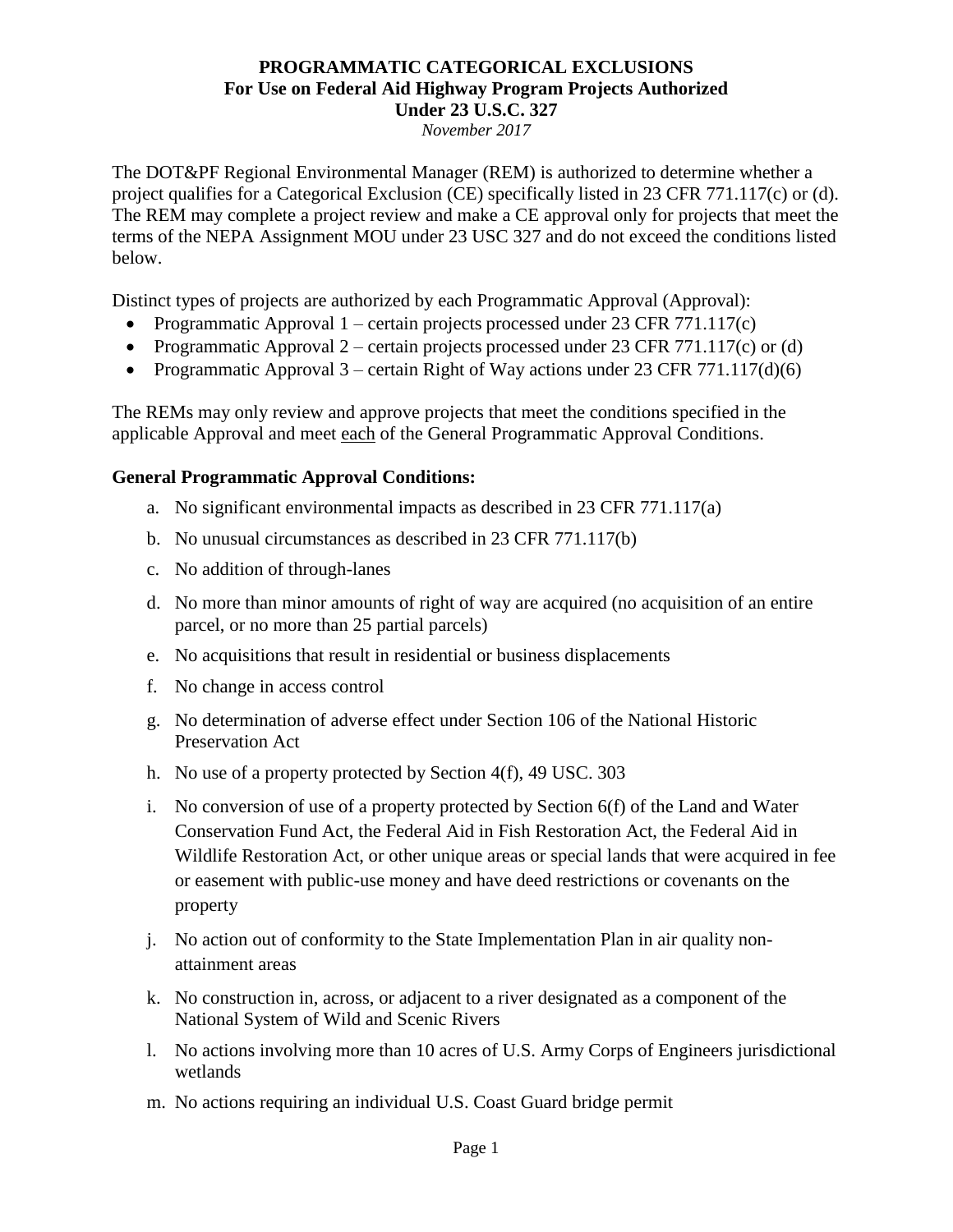- n. No actions encroaching on a regulatory floodway; or work affecting the base floodplain (100 year flood) elevation of a watercourse or lake, pursuant to Executive Order 11988 and 23 CFR §650 subpart A
- o. No actions defined as a "Type I project" per 23 CFR 772.5
- p. No actions with a "may affect, likely to adversely affect" determination for federally listed or candidate species, or proposed or designated critical habitat
- q. No actions that may adversely affect Essential Fish Habitat
- r. No actions that would require an Incidental Harassment Authorization under the Marine Mammal Protection Act
- s. No acquisition of property involving a documented hazardous material site

The DOT&PF REM shall make the project specific approval and provide the Statewide Environmental Office a copy of signed Programmatic Categorical Exclusions (PCEs) in accordance with the DOT&PF categorical exclusion procedures in the *DOT&PF NEPA Assignment Program Environmental Procedures Manual*.

The DOT&PF REM shall also specify the applicable Approval and certify on the "*Project Information Document*" that the proposed action meets all requirements of the applicable Approval.

Approval of actions under 23 CFR 771.117(c)(26), (c)(27), and (c)(28) also require documentation that the conditions in 23 CFR 771.117(e) are met.

### **Programmatic Approval 1**

This Approval is only applicable to activities identified in 23 CFR 771.117(c). Projects processed under this Approval require the preparation and approval of an Expedited CE Documentation Form.

In addition to the General Programmatic Approval Conditions, projects processed under this Approval must meet the following conditions:

- 1. No acquisition of right of way
- 2. No projects that require an U.S. Army Corps of Engineers Individual Permit, General Permit, or Nationwide Permit 23
- 3. No work involving federally listed or candidate species, or proposed or designated critical habitat
- 4. No work involving marine mammals
- 5. No documented risk of encountering hazardous waste or contaminated sites